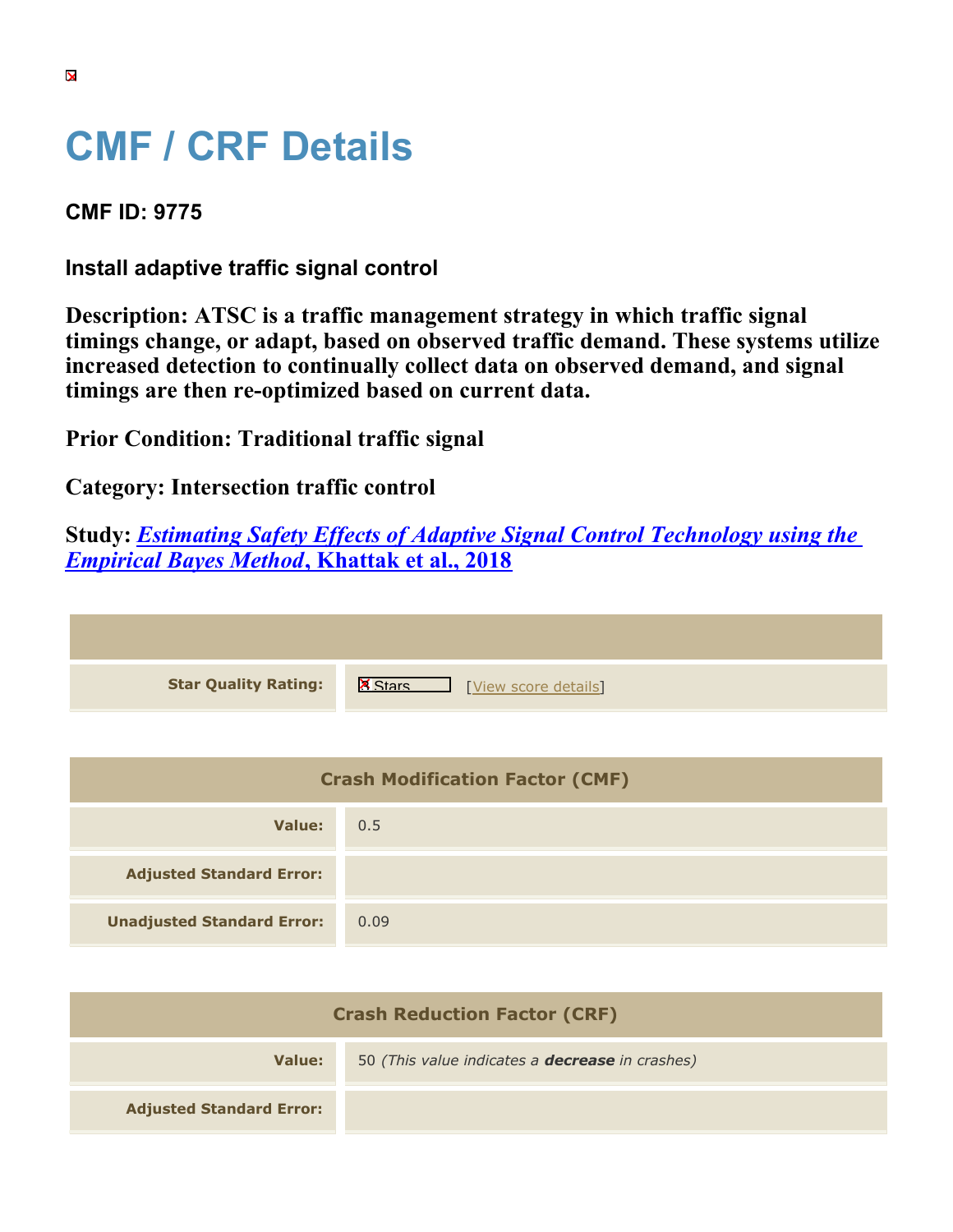| <b>Applicability</b>                    |                                                                      |
|-----------------------------------------|----------------------------------------------------------------------|
| <b>Crash Type:</b>                      | Multiple vehicle                                                     |
| <b>Crash Severity:</b>                  | K (fatal), A (serious injury), B (minor injury), C (possible injury) |
| <b>Roadway Types:</b>                   | Not specified                                                        |
| <b>Number of Lanes:</b>                 |                                                                      |
| <b>Road Division Type:</b>              |                                                                      |
| <b>Speed Limit:</b>                     |                                                                      |
| <b>Area Type:</b>                       | Urban and suburban                                                   |
| <b>Traffic Volume:</b>                  |                                                                      |
| <b>Time of Day:</b>                     | All                                                                  |
| If countermeasure is intersection-based |                                                                      |

## *If countermeasure is intersection-based*

| <b>Intersection Type:</b>         | Roadway/roadway (not interchange related) |
|-----------------------------------|-------------------------------------------|
| <b>Intersection Geometry:</b>     | $4$ -leg                                  |
| <b>Traffic Control:</b>           | Signalized                                |
| <b>Major Road Traffic Volume:</b> |                                           |
| <b>Minor Road Traffic Volume:</b> |                                           |

| <b>Development Details</b>      |            |
|---------------------------------|------------|
| <b>Date Range of Data Used:</b> |            |
| <b>Municipality:</b>            | Pittsburgh |
| State:                          | <b>PA</b>  |